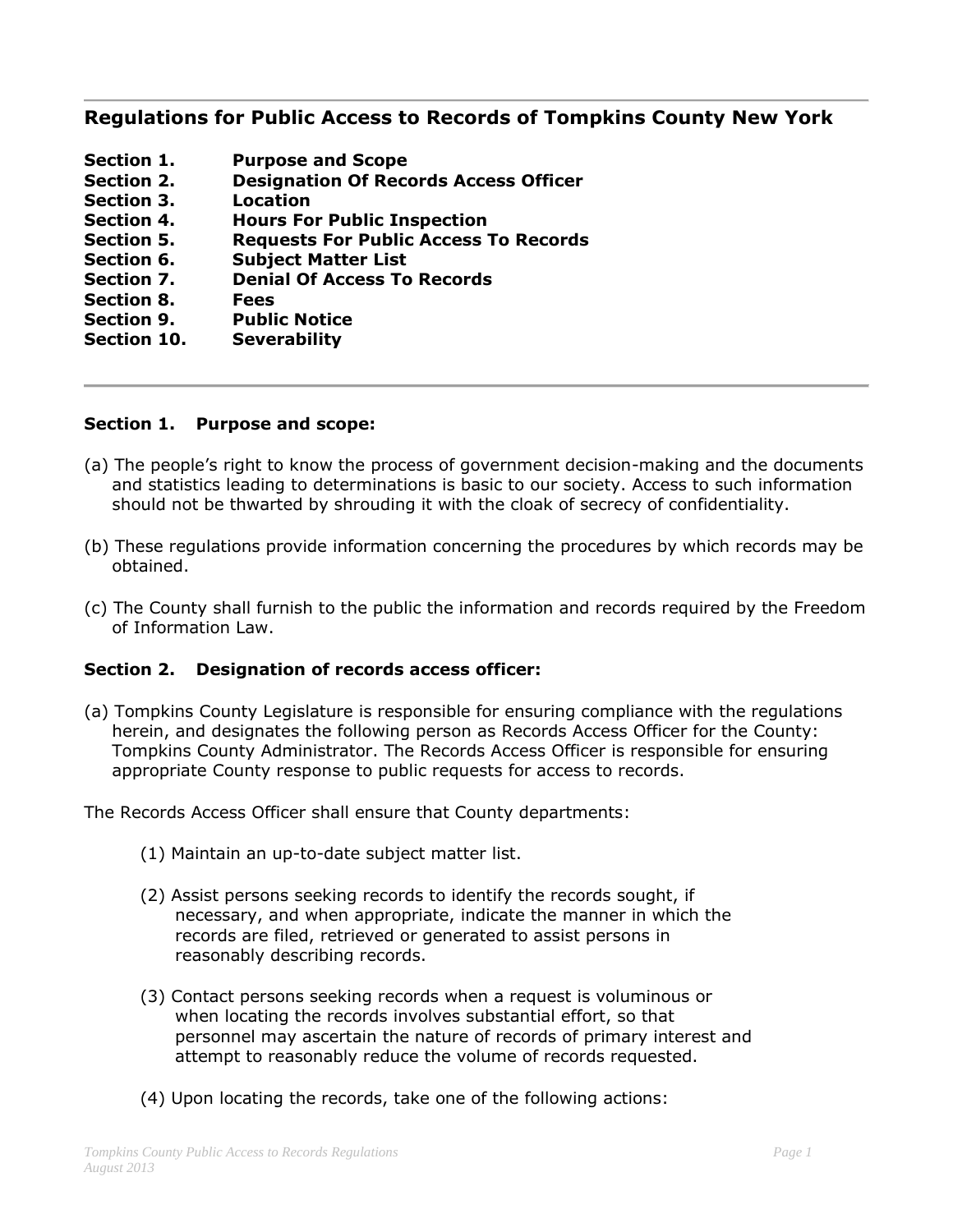- (i) Make records available for inspection; or,
- ii) Deny access to the records in whole or in part and explain in writing the reasons therefor.
- (5) Upon request for copies of records (and receipt of required payment):
	- (i) Make a copy available; or,
	- (ii) Permit the requester to copy those records; or,
	- (iii) Electronically transmit a copy to the email address provided by the requester.
- (6) Upon request, certify that a record is a true copy; and
- (7) Upon failure to locate records, certify that;
	- (i) The County department receiving the request for access to records is not the custodian for such records, or
	- (ii) The records of which the County department receiving the request for access to records is a custodian cannot be found after diligent search.

#### **Section 3. Location:**

Records shall be available for public inspection and copying at a location identified by each County department.

#### **Section 4. Hours for public inspection:**

Requests for public access to records shall be accepted and records produced during all hours regularly open for business.

### **Section 5. Requests for public access to records:**

- (a) A written request may be required, but oral requests may be accepted when records are readily available.
- (b) If records are maintained on the Internet, the requester shall be informed that the records are accessible via the Internet.
- (c) A response shall be given within five business days of receipt of a request by:
	- (1) informing a person requesting records that the request or portion of the request does not reasonably describe the records sought, including direction, to the extent possible, that would enable that person to request records reasonably described; or,
	- (2) granting or denying access to records in whole or in part; or,
	- (3) acknowledging the receipt of a request in writing, including an approximate date when the request will be granted or denied in whole or in part, which shall be reasonable under the circumstances of the request and shall not be more than twenty business days after the date of the acknowledgment, or if it is known that circumstances prevent disclosure within twenty business days from the date of such acknowledgment, providing a statement in writing indicating the reason for inability to grant the request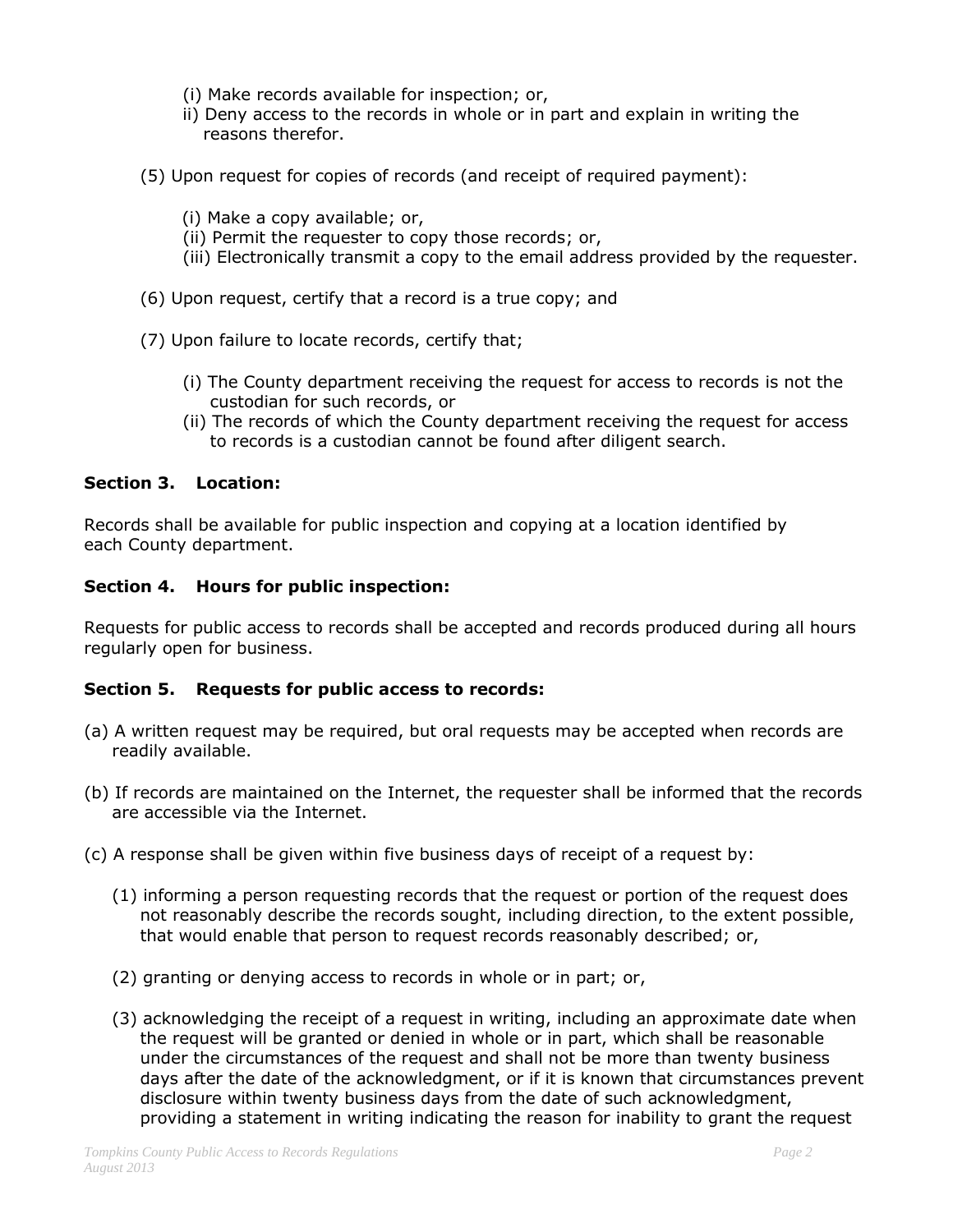within that time and a date certain, within a reasonable period under the circumstances of the request, when the request will be granted in whole or in part; or

- (4) if the receipt of request was acknowledged in writing and included an approximate date when the request would be granted in whole or in part within twenty business days of such acknowledgment, but circumstances prevent disclosure within that time, providing a statement in writing within twenty business days of such acknowledgment specifying the reason for the inability to do so and a date certain, within a reasonable period under the circumstances of the request, when the request will be granted in whole or in part.
- (d) In determining a reasonable time for granting or denying a request under the circumstances of a request, personnel shall consider the volume of a request, the ease or difficulty in locating, retrieving or generating records, the complexity of the request, the need to review records to determine the extent to which they must not be disclosed, the number of requests received by the agency, and similar factors that bear on the ability to grant access to records promptly and within a reasonable time.
- (e) A failure to comply with the time limitations described herein shall constitute a denial of a request that may be appealed. Such failure shall include situations in which an officer or employee:
	- (1) fails to grant access to the records sought, deny access in writing or acknowledge the receipt of a request within five business days of the receipt of a request;
	- (2) acknowledges the receipt of a request within five business days but fails to furnish an approximate date when the request will be granted or denied in whole or in part;
	- (3) furnishes an acknowledgment of the receipt of a request within five business days with an approximate date for granting or denying access in whole or in part that is unreasonable under the circumstances of the request;
	- (4) fails to respond to a request within a reasonable time after the approximate date given or within twenty business days after the date of the acknowledgment of the receipt of a request;
	- (5) determines to grant a request in whole or in part within twenty business days of the acknowledgment of the receipt of a request, but fails to do so, unless the agency provides the reason for its inability to do so in writing and a date certain within which the request will be granted in whole or in part;
	- (6) does not grant a request in whole or in part within twenty business days of the acknowledgment of the receipt of a request and fails to provide the reason in writing explaining the inability to do so and a date certain by which the request will be granted in whole or in part; or
	- (7) responds to a request, stating that more than twenty business days is needed to grant or deny the request in whole or in part and provides a date certain within which that will be accomplished, but such date is unreasonable under the circumstances of the request.

### **Section 6. Subject matter list:**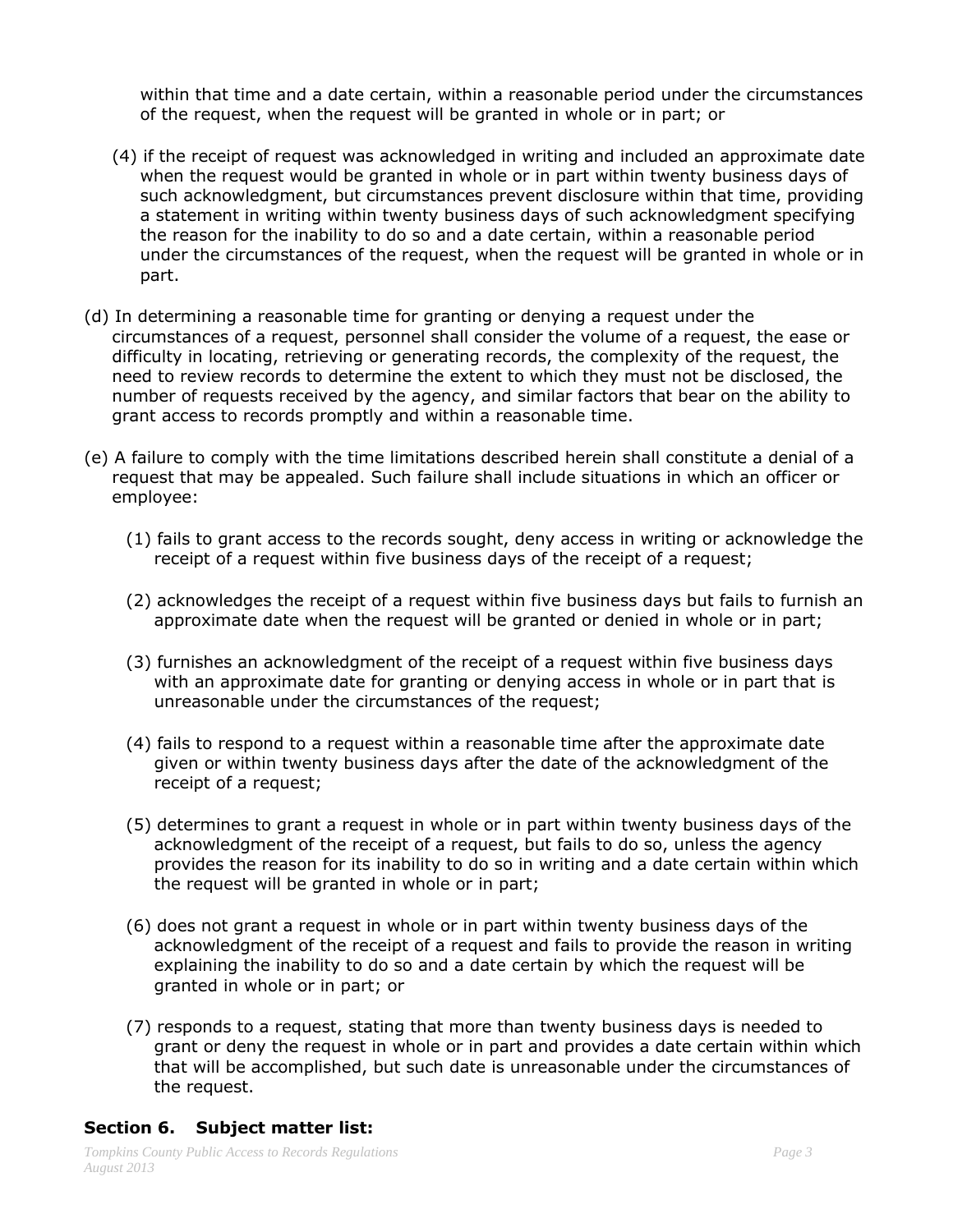- (a) The records access officer shall maintain a reasonably detailed current list by subject matter of all records in its possession, whether or not records are available pursuant to subdivision two of Section eighty-seven of the Public Officers Law.
- (b) The subject matter list shall be sufficiently detailed to permit identification of the category of the record sought.
- (c) The subject matter list shall be updated annually. The most recent update shall appear on the first page of the subject matter list.

## **Section 7. Denial of access to records and right to appeal:**

- (a) Denial of access to records shall be in writing stating the reason and advising the requester of the right to appeal to the individual or body established to determine appeals, [who or which] shall be identified by name, title, business address and business phone number.
- (b) If requested records are not provided promptly, as required in Section 5 of these regulations, such failure shall also be deemed a denial of access.
- (c) The following person or persons or body shall determine appeals regarding denial of access to records under the Freedom of Information Law:

County Attorney 125 East Court Street, 3rd Floor Ithaca, New York 14850

- (d) Any person denied access to records may appeal within thirty days of a denial.
- (e) The time for deciding an appeal by the individual or body designated to determine appeals shall commence upon receipt of a written appeal identifying:
	- (1) the date and location of requests for records;
	- (2) a description, to the extent possible, of the records that were denied; and
	- (3) the name and return address of the person denied access.
- (f) A failure to determine an appeal within ten business days of its receipt by granting access to the records sought or fully explaining the reasons for further denial in writing shall constitute a denial of the appeal.
- (g) The person or body designated to determine appeals shall transmit to the Committee on Open Government copies of all appeals upon receipt of appeals. Such copies shall be addressed to:

Committee on Open Government Department of State One Commerce Plaza 99 Washington Avenue, Suite 650 Albany, NY 12231

(h) The person or body designated to determine appeals shall inform the appellant and the Committee on Open Government of its determination in writing within ten business days of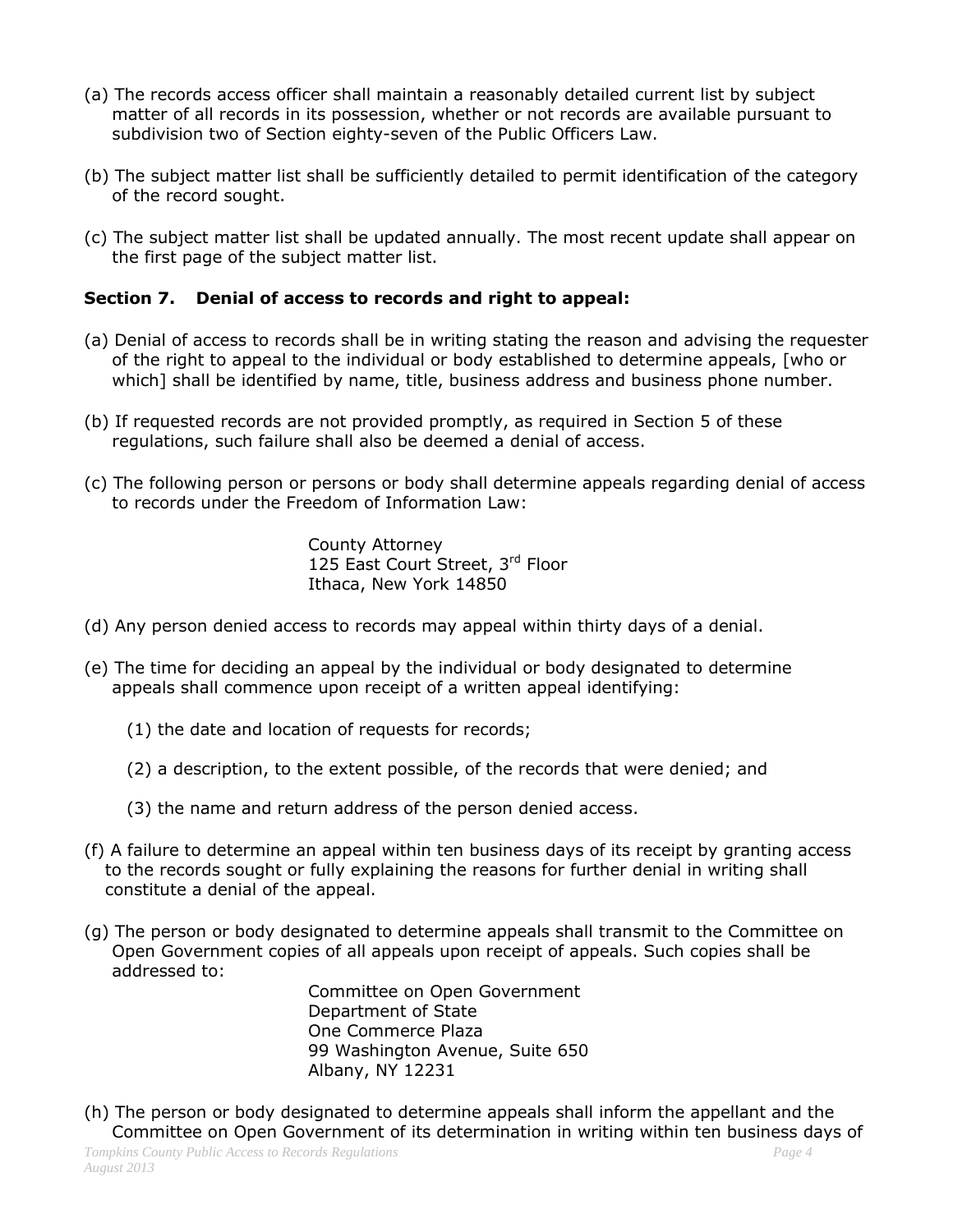receipt of an appeal. The determination shall be transmitted to the Committee on Open Government in the same manner as set forth in subdivision (f) of this section.

## **Section 8. Fees:**

- (a) There shall be no fee charged for:
	- (1) inspection of records;
	- (2) search for records; or
	- (3) any certification pursuant to this part.
- (b) Copies may be provided without charging a fee.
- (c) Fees for copies may be charged, provided that:
	- (1) the fee for copying records shall not exceed 25 cents per page for photocopies not exceeding 9 by 14 inches.
	- (2) the fee for photocopies of records in excess of  $9 \times 14$  inches shall not exceed the actual cost of reproduction; or
	- (3) the County has the authority to redact portions of a paper record and does so prior to disclosure of the record by making a photocopy from which the proper redactions are made.
- (d) The fee the County may charge for a copy of any other record is based on the actual cost of reproduction and may include only the following:
	- (1) an amount equal to the hourly salary attributed to the lowest paid employee who has the necessary skill required to prepare a copy of the requested record, but only when more than two hours of the employee's time is necessary to do so; and
	- (2) the actual cost of the storage devices or media provided to the person making the request in complying with such request; or
	- (3) the actual cost to the agency of engaging an outside professional service to prepare a copy of a record, but only when an agency's information technology equipment is inadequate to prepare a copy, and if such service is used to prepare the copy.
- (e) When the County has the ability to retrieve or extract a record or data maintained in a computer storage system with reasonable effort, or when doing so requires less employee time than engaging in manual retrieval or redactions from non-electronic records, the agency shall be required to retrieve or extract such record or data electronically. In such case, the agency may charge a fee in accordance with paragraph  $(d)(1)$  and  $(2)$  above.
- (f) The County shall inform a person requesting a record of the estimated cost of preparing a copy of the record if more than two hours of an agency employee's time